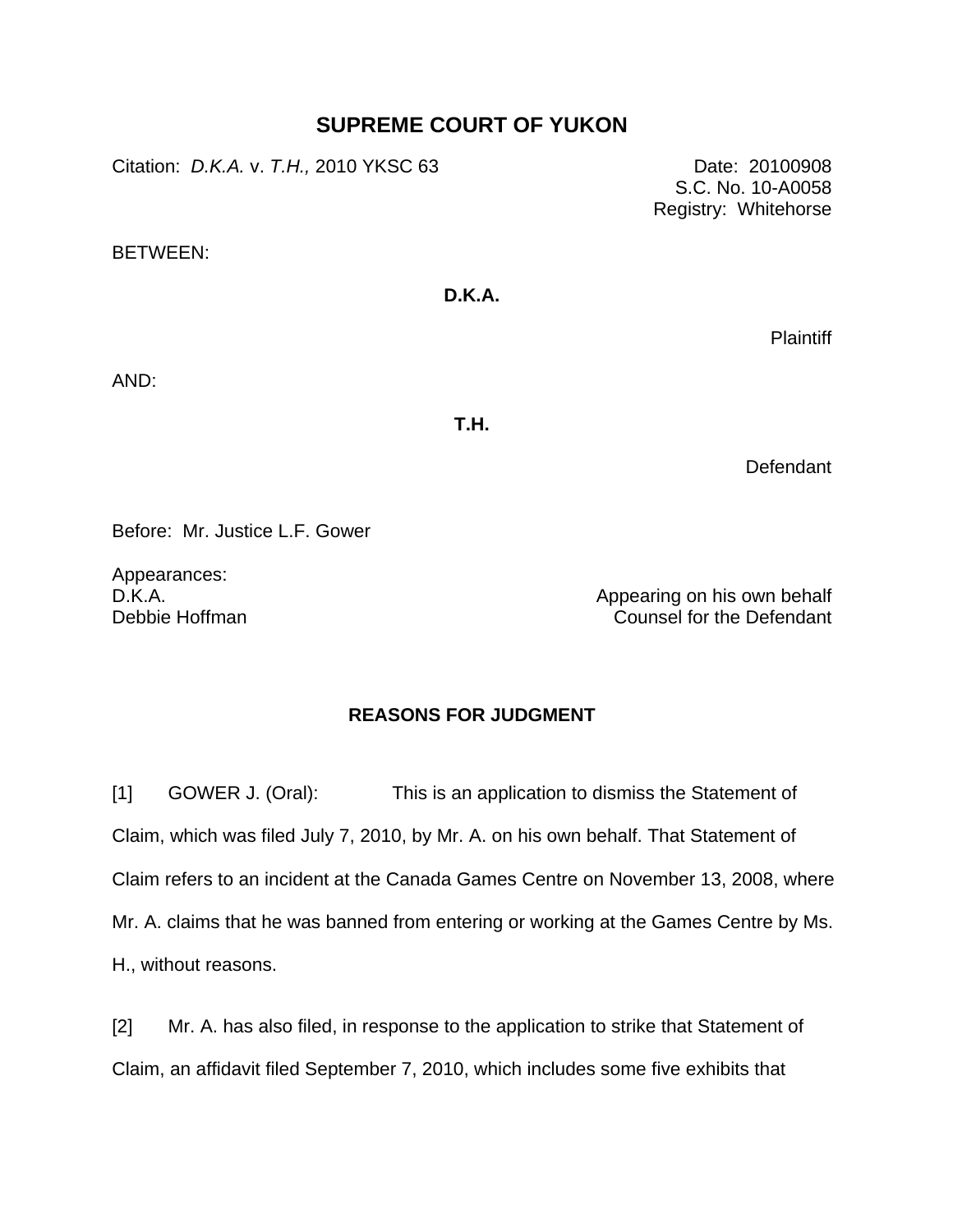appear to be part of the contents of a human rights investigation into that same incident. Those materials do not support Mr. A.'s allegation that he was banned from the Canada Games Centre, nor do they support the allegation that he was banned without reasons. Quite to the contrary, the information indicates that there was allegedly an incident between Mr. A. and a young native teen, or pre-teen, which was witnessed by two City employees. These eyewitnesses reported that Mr. A. was treating the youth disrespectfully and in a threatening fashion, even using the words "threatening to kill." Ms. H. was the recipient of that information and reported it to her superiors.

[3] Ultimately, the City Manager, Mr. Shewfelt, took action which he claimed he was entitled to by contacting Mr. A.'s employer, who was the contractor that had the cleaning contract with the City at the Canada Games Centre. Mr. Shewfelt indicated that Mr. A. had breached the City's policy in terms of dealing respectfully with clients at the Games Centre and elsewhere, and directed that he be reassigned by the employer to another location outside of the Games Centre. Mr. Shewfelt clarified that at no point was Mr. A. ever banned as a member of the public from the Games Centre.

[4] It would also appear from those same materials there was a settlement that was ultimately reached between the various parties involved and that Mr. A. was a signatory to that settlement agreement. This was indicated in a letter dated July 8, 2009, and signed by Heather MacFadgen, the Director of Human Rights at that time.

[5] Ms. Hoffman, on behalf of Ms. H., asks that I consider striking the Statement of Claim on the basis that no reasonable cause of action exists as it is set out. Based on the manner in which the claim has been drafted, and for the reasons which Ms. Hoffman